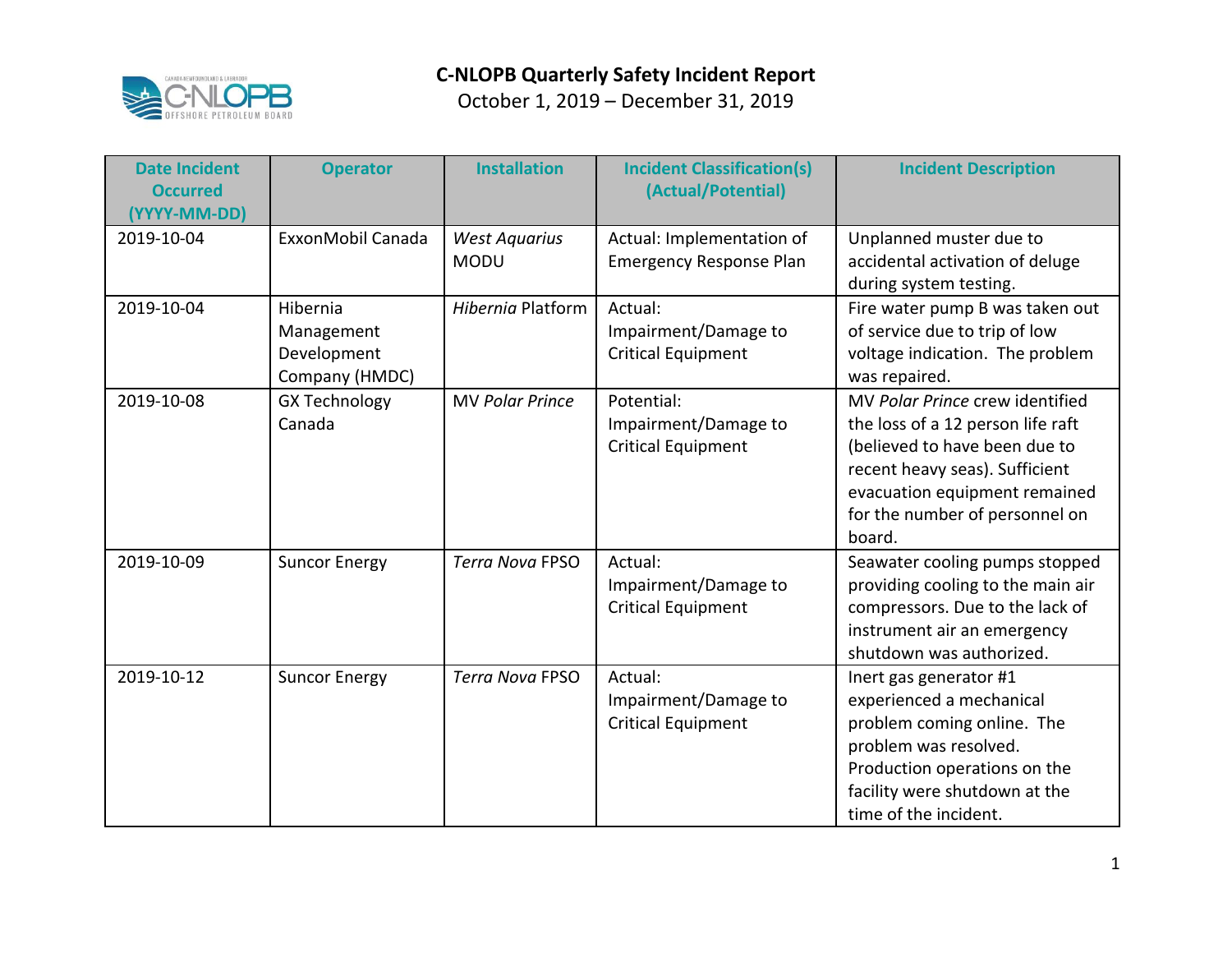

| 2019-10-12 | Husky Oil<br>Operations | <b>MV Skandi</b><br>Vinland | Actual: Lost/Restricted<br>Workday Injury                                                                                                            | Ankle injury caused by boot sole<br>getting stuck in between a foot<br>grating and trolley rail.                                                                |
|------------|-------------------------|-----------------------------|------------------------------------------------------------------------------------------------------------------------------------------------------|-----------------------------------------------------------------------------------------------------------------------------------------------------------------|
| 2019-10-12 | <b>Suncor Energy</b>    | <b>Terra Nova FPSO</b>      | <b>Actual: Near Miss</b>                                                                                                                             | Trolley fell 34m to the main hatch<br>of the quick connect disconnect                                                                                           |
|            |                         |                             | Potential: Fatality                                                                                                                                  | coupler room. No personnel were<br>in the lower levels of the turret.                                                                                           |
| 2019-10-13 | <b>Suncor Energy</b>    | <b>Terra Nova FPSO</b>      | Actual: Implementation of<br><b>Emergency Response Plans</b>                                                                                         | General platform alarm occurred<br>due to false activation of a<br>manual call point. Unit was<br>replaced.                                                     |
| 2019-10-17 | ExxonMobil Canada       | <b>Hebron Platform</b>      | Actual: Significant<br><b>Hydrocarbon Release</b>                                                                                                    | Hydrocarbon gas leak from a<br>compressor at the pilot assembly<br>leak port. Standby unit was put<br>into service. There was no release<br>to the environment. |
| 2019-10-18 | Husky Oil<br>Operations | SeaRose FPSO                | <b>Actual: Near Miss</b><br>Potential: Lost/Restricted<br>Workday Injury                                                                             | Failure occurred on a steam<br>isolation valve off of the<br>main steam header. No personnel<br>in the area at the time.                                        |
| 2019-10-20 | ExxonMobil Canada       | <b>Hebron Platform</b>      | Actual: Implementation of<br><b>Emergency Response Plans</b><br>& Impairment/Damage<br>to Critical Equipment &<br>Significant Hydrocarbon<br>Release | Platform went into alarm status<br>after a hydrocarbon (fuel gas)<br>release from an atmospheric vent<br>during maintenance.                                    |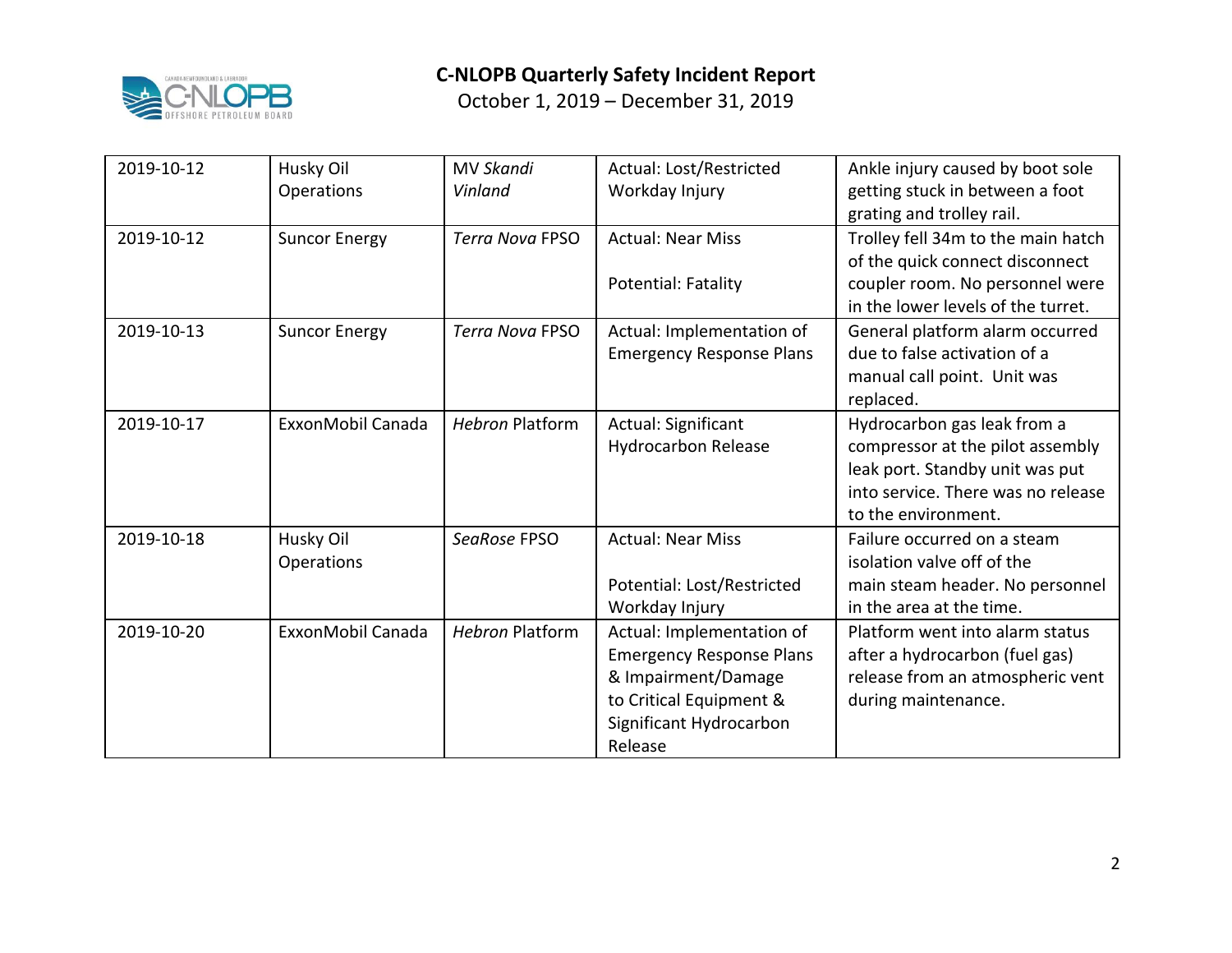

| 2019-10-25 | Husky Oil<br>Operations | SeaRose FPSO           | Actual:<br>Impairment/Damage to<br><b>Critical Equipment</b> | Fire water pump number 2 out of<br>service. During scheduled<br>maintenance, a small fuel weep<br>was identified. Replacement<br>parts were installed.                                                                 |
|------------|-------------------------|------------------------|--------------------------------------------------------------|------------------------------------------------------------------------------------------------------------------------------------------------------------------------------------------------------------------------|
| 2019-10-28 | ExxonMobil Canada       | <b>Hebron Platform</b> | Actual:<br>Impairment/Damage to<br><b>Critical Equipment</b> | Temporary loss of<br>communication within crude oil<br>interface level measurement<br>system. Switched over to backup<br>system while the issue was being<br>resolved.                                                 |
| 2019-10-28 | <b>Suncor Energy</b>    | <b>Terra Nova FPSO</b> | <b>Actual: None</b><br>Potential: Fire/Explosion             | Arcing of the electrical heat trace<br>circuit was noticed by the<br>electrician after insulation was<br>removed.                                                                                                      |
| 2019-10-30 | <b>Suncor Energy</b>    | <b>Terra Nova FPSO</b> | Actual:<br>Impairment/Damage to<br><b>Critical Equipment</b> | During planned maintenance, the<br>emergency generator faulted and<br>tripped.                                                                                                                                         |
| 2019-10-31 | <b>HMDC</b>             | Helicopter             | Actual: Helicopter<br>Occurrence                             | Flight crew reported an air data<br>computer fault on the out<br>bound leg. Crew discussed issue<br>with Cougar maintenance and it<br>was determined based on current<br>conditions that the flight could<br>continue. |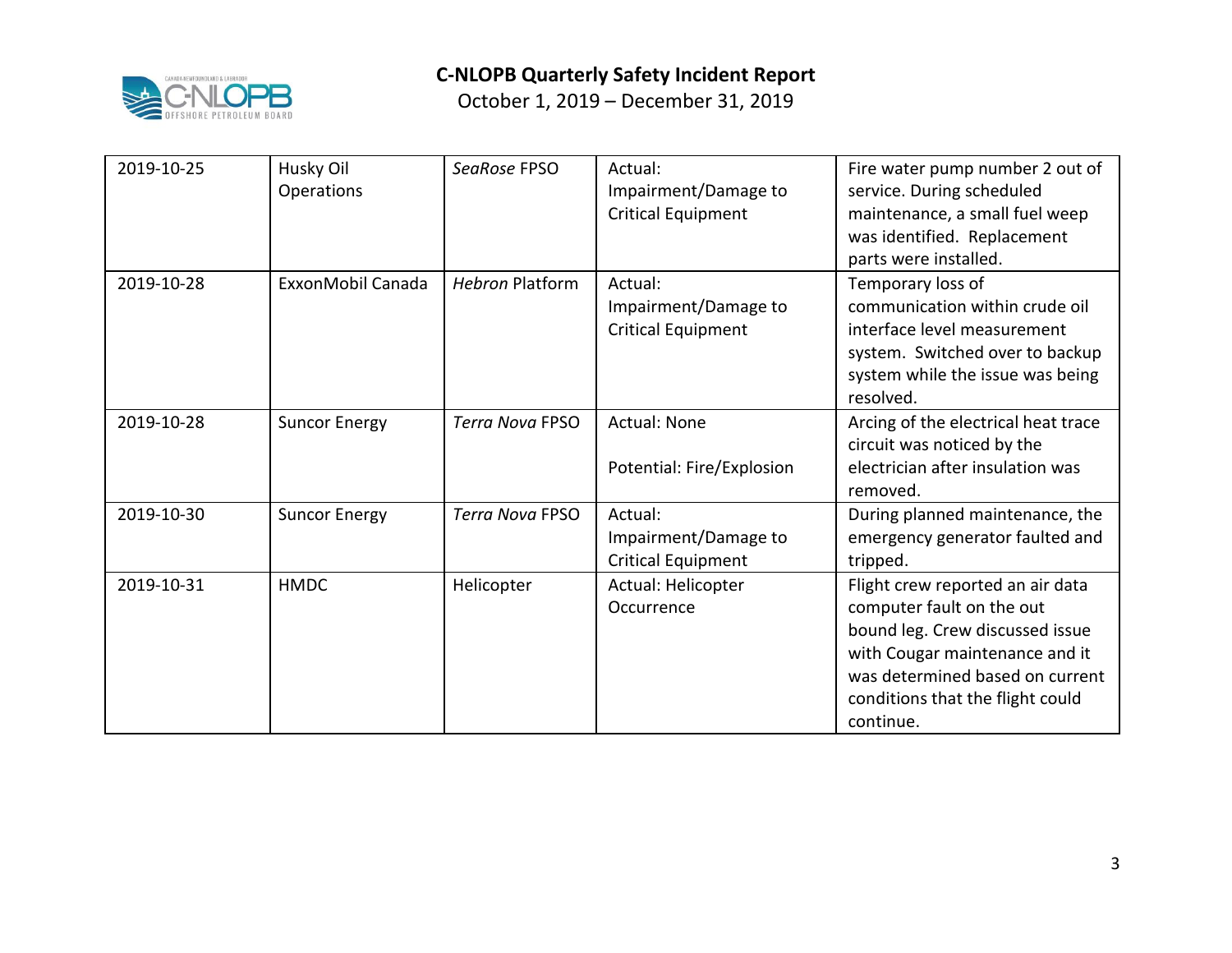

| 2019-11-04 | Husky Oil<br>Operations | SeaRose FPSO           | Actual:<br>Impairment/Damage to<br><b>Critical Equipment</b>                           | Forward fire water pump number<br>1 impairment after the<br>turbocharger failed during weekly<br>maintenance. The turbocharger<br>was replaced.                                                                                |
|------------|-------------------------|------------------------|----------------------------------------------------------------------------------------|--------------------------------------------------------------------------------------------------------------------------------------------------------------------------------------------------------------------------------|
| 2019-11-06 | Husky Oil<br>Operations | SeaRose FPSO           | <b>Actual: None</b><br>Potential:<br>Impairment/Damage to<br><b>Critical Equipment</b> | Electrical cable damage due<br>to crane operations near<br>helideck. Repairs completed.                                                                                                                                        |
| 2019-11-06 | <b>Suncor Energy</b>    | <b>Terra Nova FPSO</b> | Actual: Implementation of<br><b>Emergency Response Plans</b>                           | A general platform alarm<br>occurred due to false activation<br>of flame detector. Detection<br>device was determined to be<br>faulty.                                                                                         |
| 2019-11-07 | <b>Suncor Energy</b>    | <b>Terra Nova FPSO</b> | Actual:<br>Impairment/Damage to<br><b>Critical Equipment</b>                           | Gear box to Fire Water Pump A<br>was inspected after reports of a<br>burning smell were reported. Oil<br>samples were taken and pump<br>was taken out of service for<br>investigation.                                         |
| 2019-11-08 | <b>Suncor Energy</b>    | <b>Terra Nova FPSO</b> | Actual:<br>Impairment/Damage to<br><b>Critical Equipment</b>                           | While starting a seawater lift<br>pump in fire water mode, an<br>increase in ringmain pressure<br>resulted in a deluge valve<br>inadvertently opening. This also<br>resulted in the activation of a<br>general platform alarm. |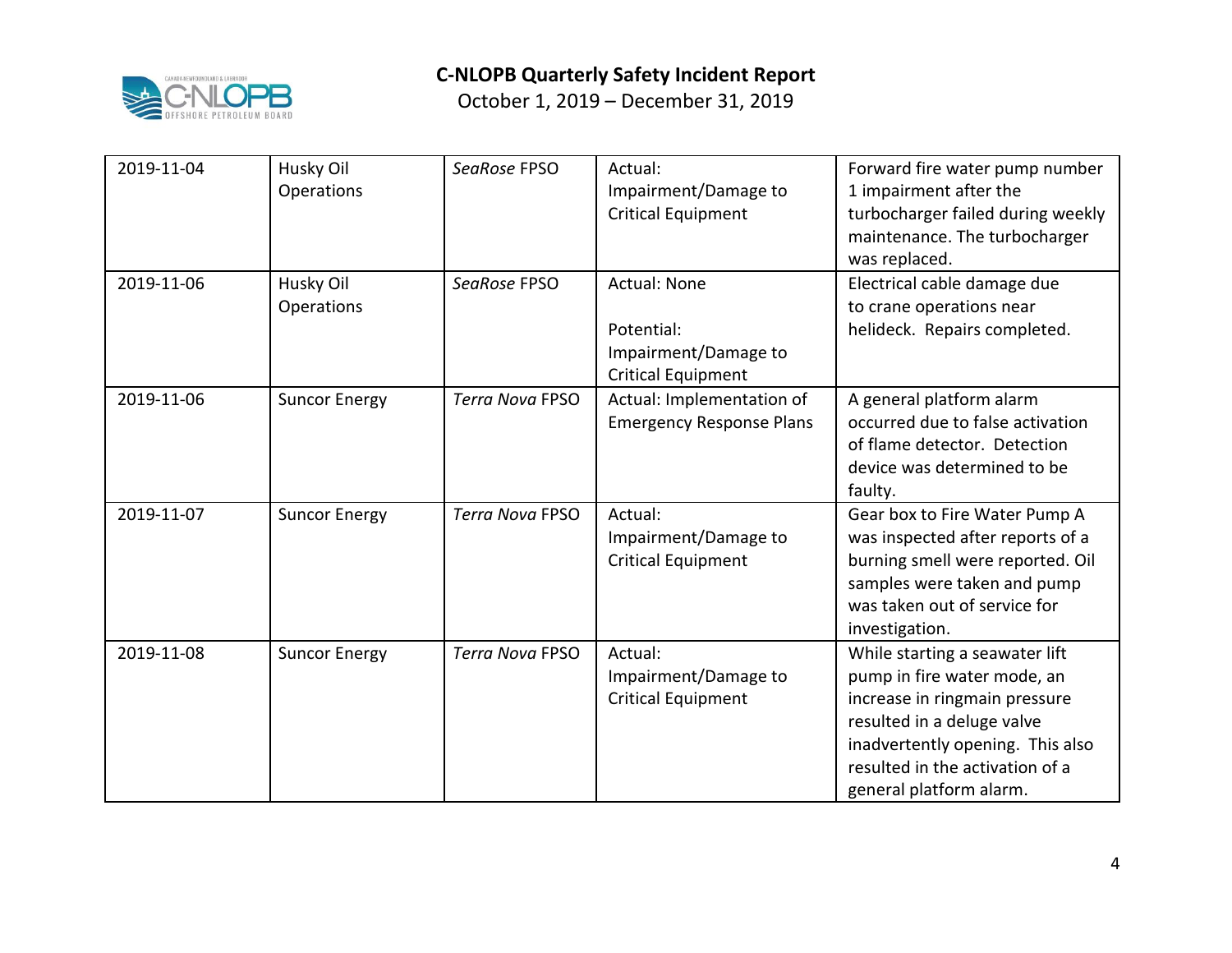

| 2019-11-11 | ExxonMobil Canada       | <b>West Aquarius</b><br><b>MODU</b>  | Actual: Implementation of<br><b>Emergency Response Plans</b> | Unplanned muster due to<br>accidental deluge activation (a<br>worker inadvertently functioned<br>a valve).                                                                         |
|------------|-------------------------|--------------------------------------|--------------------------------------------------------------|------------------------------------------------------------------------------------------------------------------------------------------------------------------------------------|
| 2019-11-12 | ExxonMobil Canada       | <b>West Aquarius</b><br><b>MODU</b>  | Actual: Implementation of<br><b>Emergency Response Plans</b> | Unplanned muster due to sensor<br>not properly calibrated.                                                                                                                         |
| 2019-11-13 | <b>Suncor Energy</b>    | <b>Terra Nova FPSO</b>               | Actual:<br>Impairment/Damage to<br><b>Critical Equipment</b> | An unexpected<br>telecommunication outage<br>effecting primary<br>communications occurred. All<br>secondary communications<br>remained functional. Normal<br>service was restored. |
| 2019-11-15 | Husky Oil<br>Operations | <b>Henry Goodrich</b><br><b>MODU</b> | Actual:<br>Impairment/Damage to<br><b>Critical Equipment</b> | A code error led to a mud logger<br>trip tank sensor impairment. The<br>error was resolved and the sensor<br>functioned normally afterwards.                                       |
| 2019-11-17 | <b>HMDC</b>             | Hibernia Platform                    | Actual: Lost/Restricted<br>Workday Injury                    | Worker was holding handrail<br>while descending stairs and lost<br>footing.                                                                                                        |
| 2019-11-20 | <b>Suncor Energy</b>    | <b>MV Siem Pilot</b>                 | Actual:<br>Impairment/Damage to<br><b>Critical Equipment</b> | Failure of a power module in the<br>port propulsion frequency drive.<br>Standby vessel was capable of<br>maintaining standby duties at all<br>times.                               |
| 2019-11-21 | <b>Suncor Energy</b>    | <b>Terra Nova FPSO</b>               | Actual:<br>Impairment/Damage to<br><b>Critical Equipment</b> | Inert gas generator number 1 out<br>of service. Hydrocarbon blanket<br>and recovery system was<br>available.                                                                       |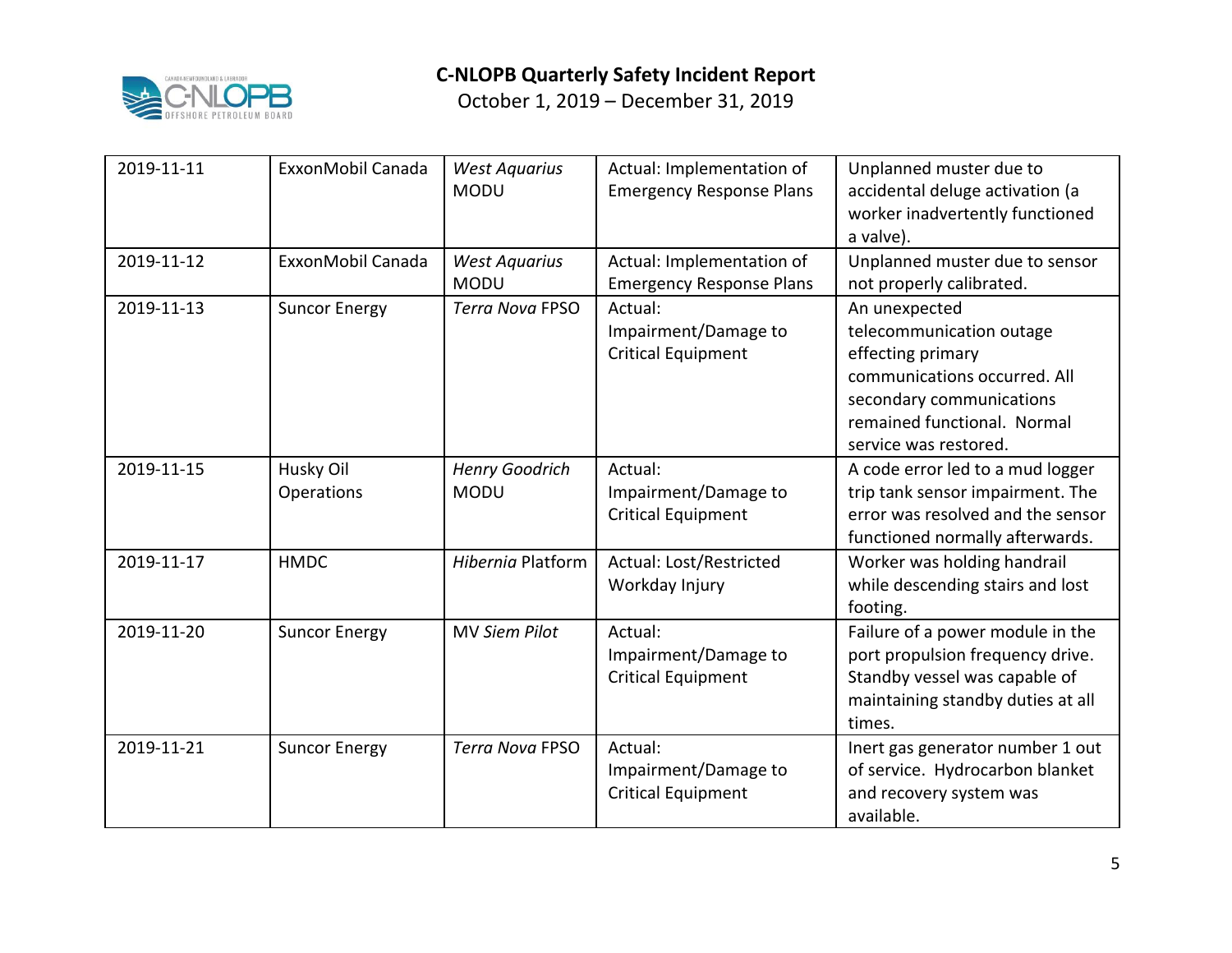

| 2019-11-22 | <b>HMDC</b>       | <b>Hibernia Platform</b> | <b>Actual: Near Miss</b>         | Dropped Object - Node pin<br>(approximately 1 kg) fell<br>approximately 2.6 m and landed<br>in the temporary grating of the<br>scaffold approximately 3m from<br>work team.                                                                                                                                                                                   |
|------------|-------------------|--------------------------|----------------------------------|---------------------------------------------------------------------------------------------------------------------------------------------------------------------------------------------------------------------------------------------------------------------------------------------------------------------------------------------------------------|
| 2019-11-24 | ExxonMobil Canada | Helicopter               | Actual: Helicopter<br>Occurrence | Aircraft experienced a dual<br>autopilot failure on approach to<br>the Hebron platform. The crew<br>consulted the emergency<br>checklist and were able to regain<br>the functionality of both<br>autopilots and continued without<br>further issue.                                                                                                           |
| 2019-11-25 | ExxonMobil Canada | Helicopter               | Actual: Helicopter<br>Occurrence | During flight to the Hebron<br>platform, aircraft experienced a<br>number 1 hydraulic pressure high<br>indication on the engine<br>indicating and crew alerting<br>system. After consultation with<br>helicopter maintenance, it was<br>decided that the helicopter return<br>to base. A leak was found in a<br>hydraulic heat exchanger and was<br>repaired. |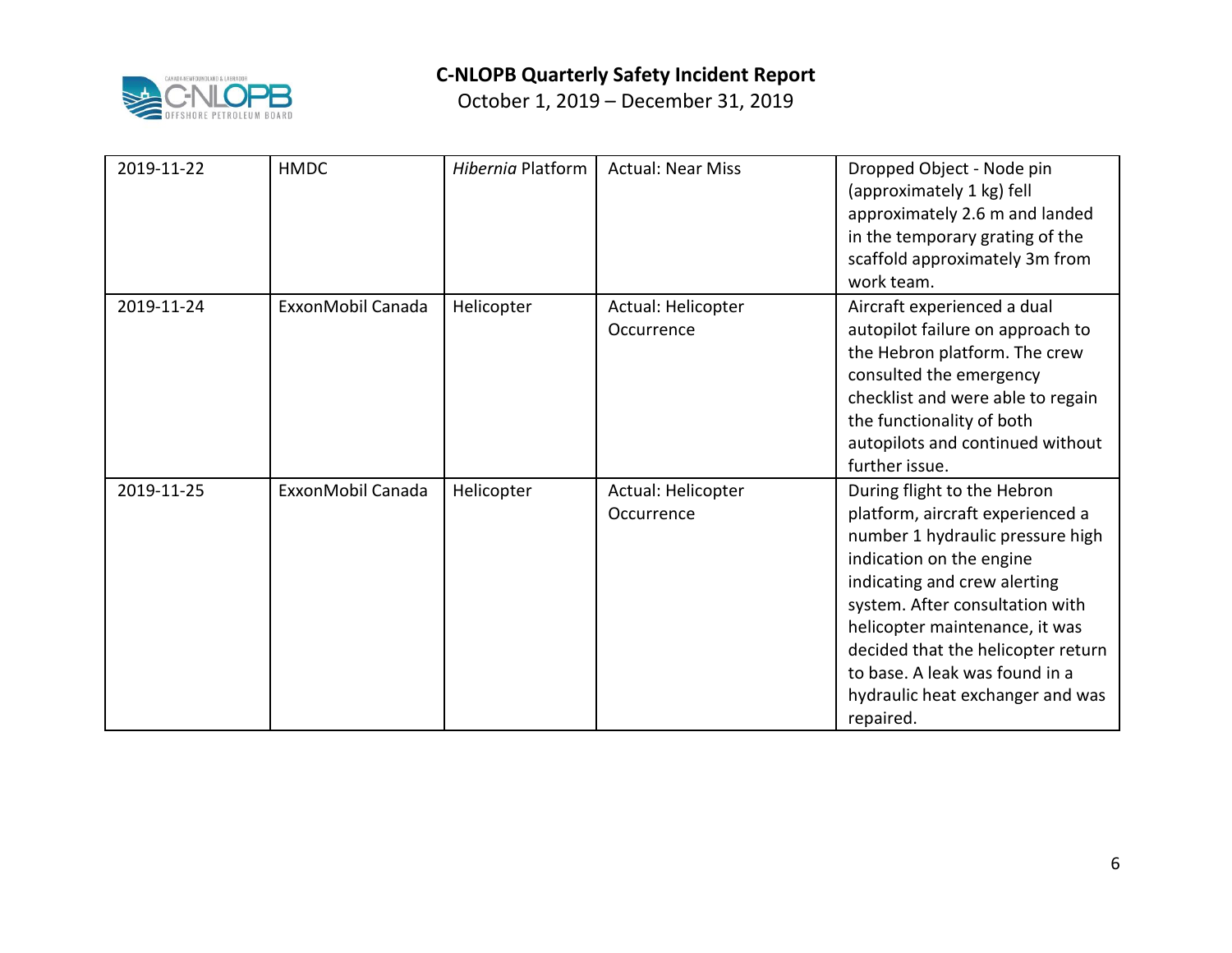

| 2019-11-26 | <b>HMDC</b>          | Helicopter      | Actual: Helicopter<br>Occurrence                             | Crew reported intermittent door<br>light on approach to the Hibernia<br>platform. Flight landed without<br>issue and prior to departing<br>installation, passengers boarded<br>and doors closed and locked with<br>no further issue reported.             |
|------------|----------------------|-----------------|--------------------------------------------------------------|-----------------------------------------------------------------------------------------------------------------------------------------------------------------------------------------------------------------------------------------------------------|
| 2019-11-26 | <b>Suncor Energy</b> | Terra Nova FPSO | Actual:<br>Impairment/Damage to<br><b>Critical Equipment</b> | Primary external<br>telecommunication<br>impairment due to unexpected<br>outage. Secondary external<br>communications remained<br>functional. Operations and<br>emergency response capabilities<br>also remained available.                               |
| 2019-11-28 | ExxonMobil Canada    | Helicopter      | Actual: Helicopter<br>Occurrence                             | While taxiing, door open<br>intermittent caution light was<br>noted. The captain went out of<br>the cockpit and visibly confirmed<br>that the door was secure and the<br>light extinguished for the<br>remainder of the flight to the<br>Hebron platform. |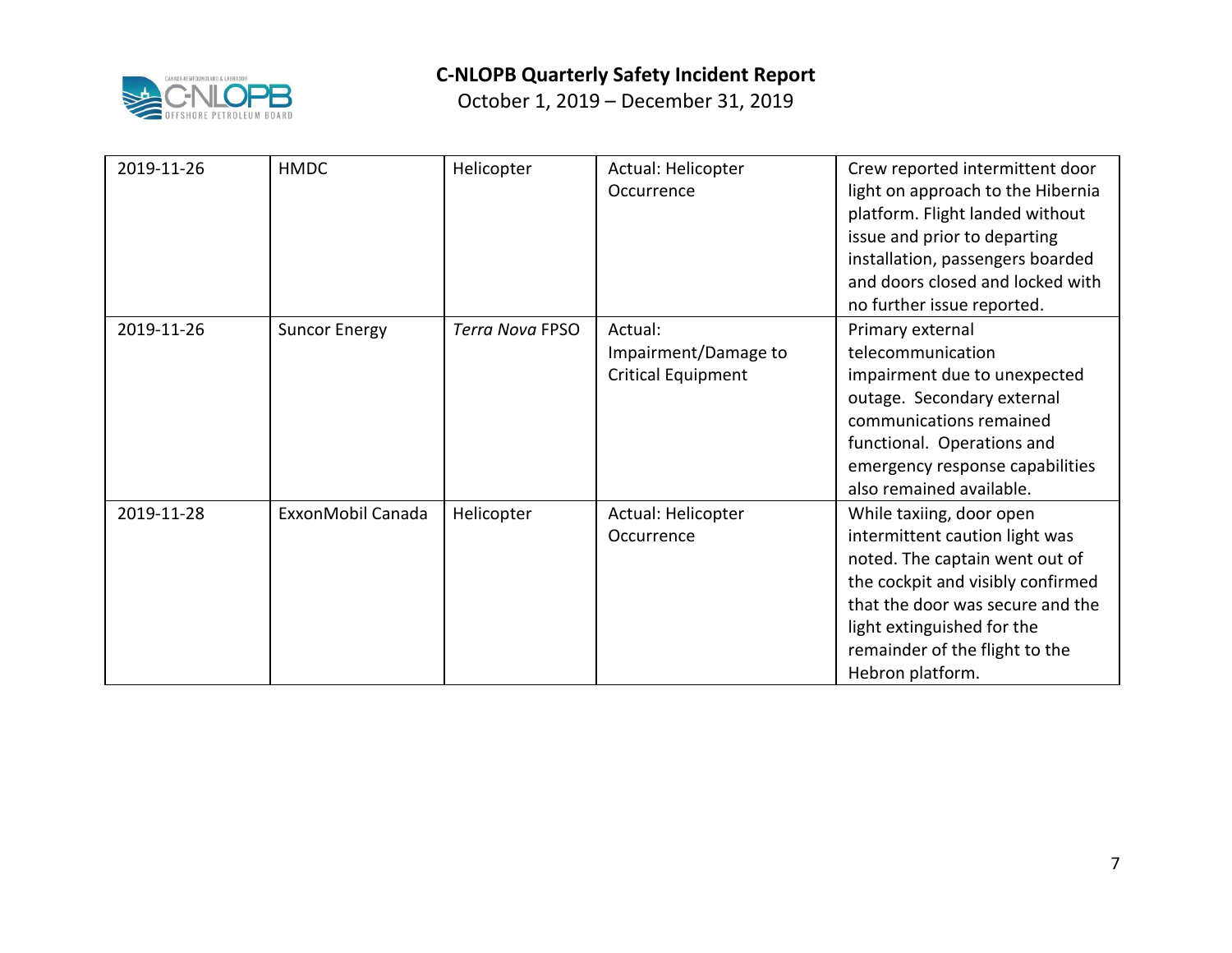

| 2019-12-05 | <b>HMDC</b>             | Helicopter                          | Actual: Helicopter<br>Occurrence                                         | During outbound flight to the<br>Hibernia platform, number 2<br>engine failed its in-flight engine<br>power assurance check. Flight<br>returned to St. John's. Upon<br>arrival, maintenance inspected<br>the engine and determined an<br>engine change was required. |
|------------|-------------------------|-------------------------------------|--------------------------------------------------------------------------|----------------------------------------------------------------------------------------------------------------------------------------------------------------------------------------------------------------------------------------------------------------------|
| 2019-12-07 | Husky Oil<br>Operations | SeaRose FPSO                        | <b>Actual: Near Miss</b><br>Potential: Lost/Restricted<br>Workday Injury | Individual entered a confined<br>space without a complete<br>understanding of the permit to<br>work system during a scheduled<br>maintenance of main engine<br>number 1.                                                                                             |
| 2019-12-13 | ExxonMobil Canada       | <b>Hebron Platform</b>              | Actual: Significant<br><b>Hydrocarbon Release</b>                        | Fuel gas vented from a safe<br>location during planned<br>maintenance due to delay in<br>closing gas inlet valve after a stop<br>command was issued. A faulty<br>solenoid caused the delay and<br>was replaced. There was no<br>release to the environment.          |
| 2019-12-14 | ExxonMobil Canada       | <b>West Aquarius</b><br><b>MODU</b> | Actual: Implementation of<br><b>Emergency Response Plans</b>             | Unplanned muster due to faulty<br>sensor.                                                                                                                                                                                                                            |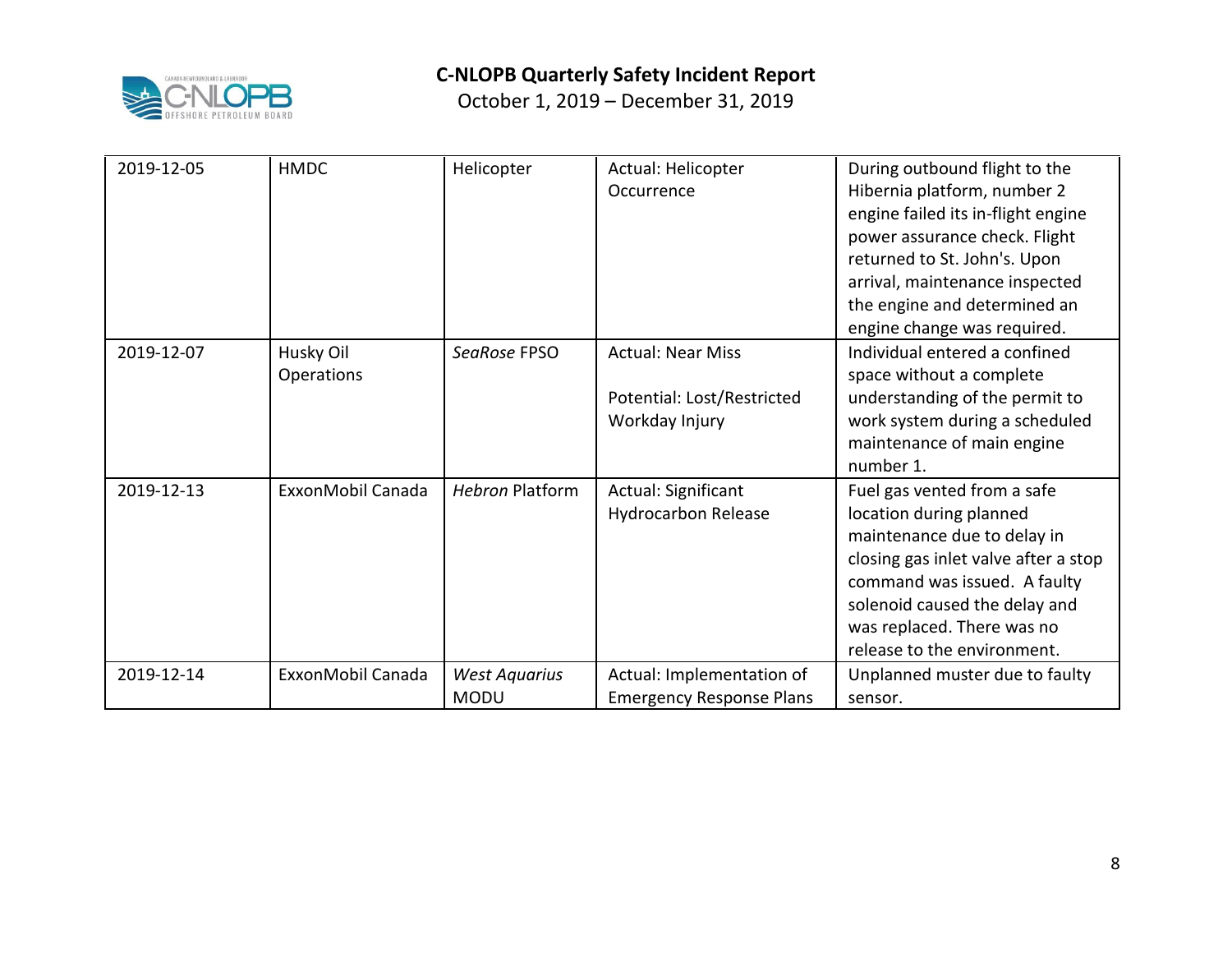

| 2019-12-16 | Husky Oil   | Helicopter        | Actual: Helicopter      | On approach to St. John's during    |
|------------|-------------|-------------------|-------------------------|-------------------------------------|
|            | Operations  |                   | Occurrence              | a flight from the SeaRose FPSO,     |
|            |             |                   |                         | the nose landing gear did not       |
|            |             |                   |                         | deploy when initiated by the        |
|            |             |                   |                         | flight crew. In accordance with     |
|            |             |                   |                         | the emergency checklist, the crew   |
|            |             |                   |                         | attempted to lower the gear         |
|            |             |                   |                         | using a secondary system, which     |
|            |             |                   |                         | was unsuccessful. Helicopter        |
|            |             |                   |                         | hovered and helicopter              |
|            |             |                   |                         | maintenance crew lowered the        |
|            |             |                   |                         | nose gear manually. Helicopter      |
|            |             |                   |                         | landed safely.                      |
| 2019-12-22 | <b>HMDC</b> | Hibernia Platform | Actual: Lost/Restricted | Worker stepped onto mat which       |
|            |             |                   | Workday Injury          | covered a drain and due to          |
|            |             |                   |                         | uneven surface between drain        |
|            |             |                   |                         | grating and rubber matting on       |
|            |             |                   |                         | deck worker rolled left ankle.      |
| 2019-12-25 | <b>HMDC</b> | Hibernia Platform | Actual: Lost/Restricted | Worker was descending a             |
|            |             |                   | Workday Injury          | stairwell when they lost their      |
|            |             |                   |                         | footing. Worker's hand slid along   |
|            |             |                   |                         | the handrail and contacted an       |
|            |             |                   |                         | upright brace of the rail resulting |
|            |             |                   |                         | in a broken finger.                 |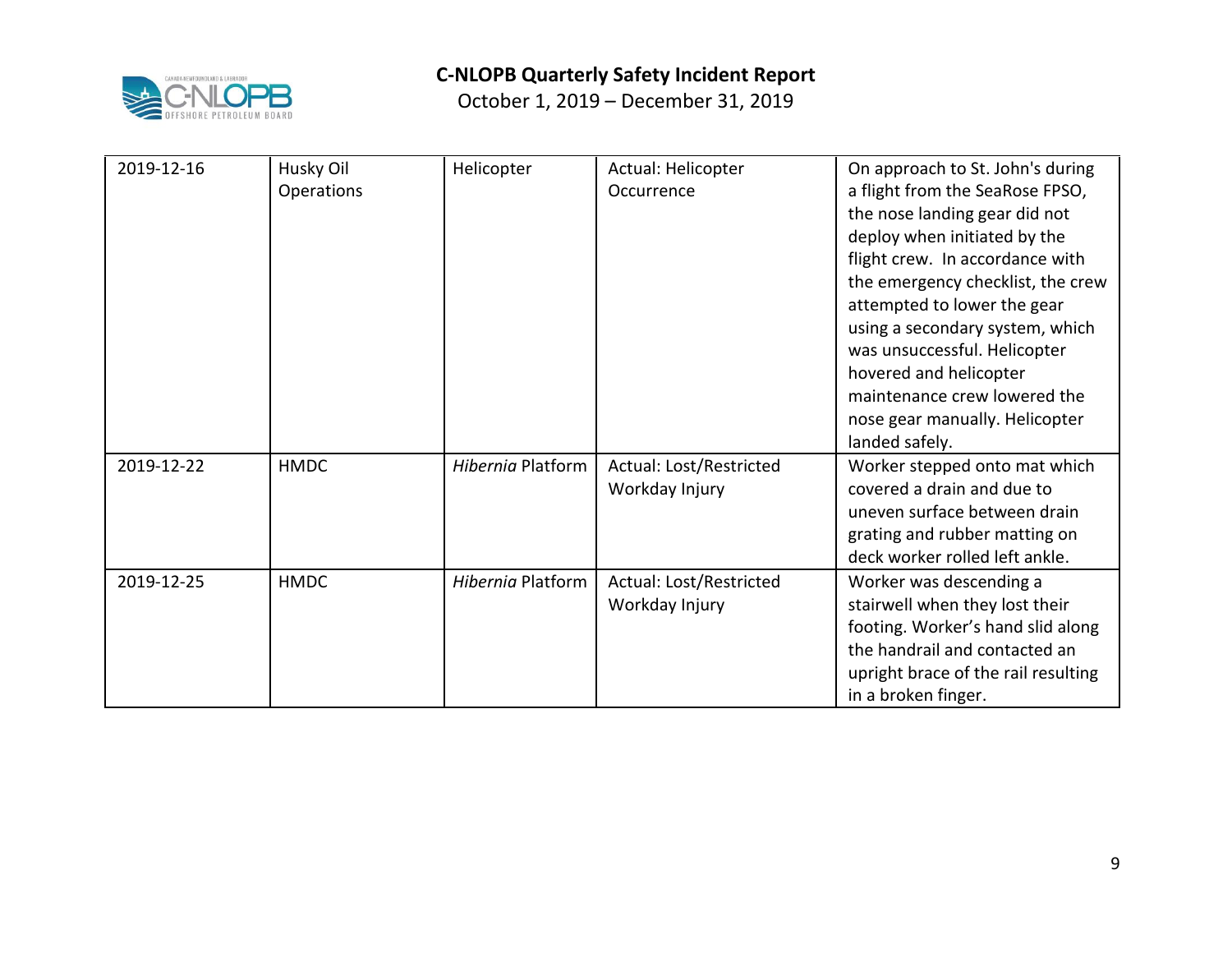

| 2019-12-26 | Husky Oil   | <b>Henry Goodrich</b> | Actual:               | No communication with                  |
|------------|-------------|-----------------------|-----------------------|----------------------------------------|
|            | Operations  | <b>MODU</b>           | Impairment/Damage     | starboard forward thruster,            |
|            |             |                       | to Critical Equipment | which prevented thruster from          |
|            |             |                       |                       | starting. Troubleshooting              |
|            |             |                       |                       | commenced and it was                   |
|            |             |                       |                       | determined that there was a            |
|            |             |                       |                       | failed communications card. The        |
|            |             |                       |                       | card was replaced, the thruster        |
|            |             |                       |                       | tested and full functionality was      |
|            |             |                       |                       | confirmed.                             |
| 2019-12-28 | <b>HMDC</b> | Helicopter            | Actual: Helicopter    | Shortly after takeoff from St.         |
|            |             |                       | Occurrence            | John's (outbound to the Hibernia       |
|            |             |                       |                       | platform), flight crew reported        |
|            |             |                       |                       | they could not couple the              |
|            |             |                       |                       | autopilot and returned to base.        |
|            |             |                       |                       | Upon arrival, helicopter               |
|            |             |                       |                       | maintenance discovered that the        |
|            |             |                       |                       | left hand main landing gear strut      |
|            |             |                       |                       | had lost all its fluid. This inhibited |
|            |             |                       |                       | the coupling of the autopilot. The     |
|            |             |                       |                       | left hand strut was replaced and       |
|            |             |                       |                       | aircraft was returned to service.      |
|            |             |                       |                       |                                        |